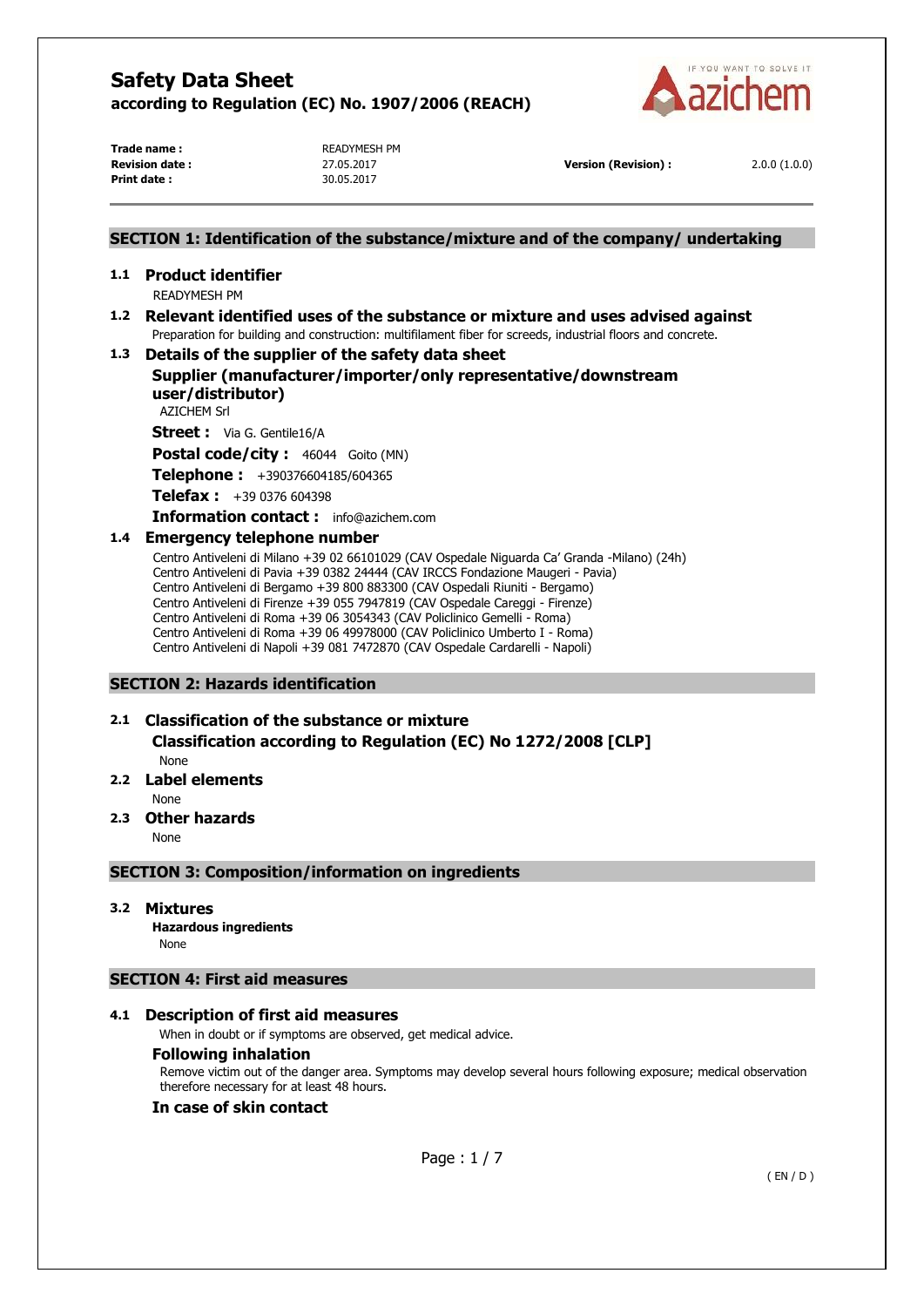

| Trade name :           | READYMESH PM |
|------------------------|--------------|
| <b>Revision date :</b> | 27.05.2017   |
| Print date :           | 30.05.2017   |
|                        |              |

**Version (Revision) :** 2.0.0 (1.0.0)

Wash immediately with: Water Remove contaminated, saturated clothing immediately. In case of skin irritation, consult a physician. In case of skin reactions, consult a physician.

#### **After eye contact**

After contact with the eyes, rinse with water with the eyelids open for a sufficient length of time, then consult an ophthalmologist immediately.

#### **After ingestion**

Never give anything by mouth to an unconscious person or a person with cramps.

**4.2 Most important symptoms and effects, both acute and delayed**  No information available.

#### **4.3 Indication of any immediate medical attention and special treatment needed**  None

## **SECTION 5: Firefighting measures**

## **5.1 Extinguishing media**

#### **Suitable extinguishing media**

Extinguishing powder alcohol resistant foam Carbon dioxide (CO2) Water mist

#### **5.2 Special hazards arising from the substance or mixture**  None

# **5.3 Advice for firefighters**

Remove persons to safety.

## **Special protective equipment for firefighters**

Do not inhale explosion and combustion gases. Use appropriate respiratory protection.

## **SECTION 6: Accidental release measures**

## **6.1 Personal precautions, protective equipment and emergency procedures**

Clear spills immediately. Wear a self-contained breathing apparatus and chemical protective clothing.

**For non-emergency personnel** 

Remove persons to safety.

## **6.2 Environmental precautions**

Do not allow to enter into surface water or drains. In case of gas escape or of entry into waterways, soil or drains, inform the responsible authorities.

## **6.3 Methods and material for containment and cleaning up**

## **For containment**

Absorb with liquid-binding material (e.g. sand, diatomaceous earth, acid- or universal binding agents). Collect in closed and suitable containers for disposal.

## **For cleaning up**

The contaminated area should be cleaned up immediately with: Water Retain contaminated washing water and dispose it.

## **6.4 Reference to other sections**

Reference to other sections Safe handling: see section 7 Personal protection equipment: see section 8

## **SECTION 7: Handling and storage**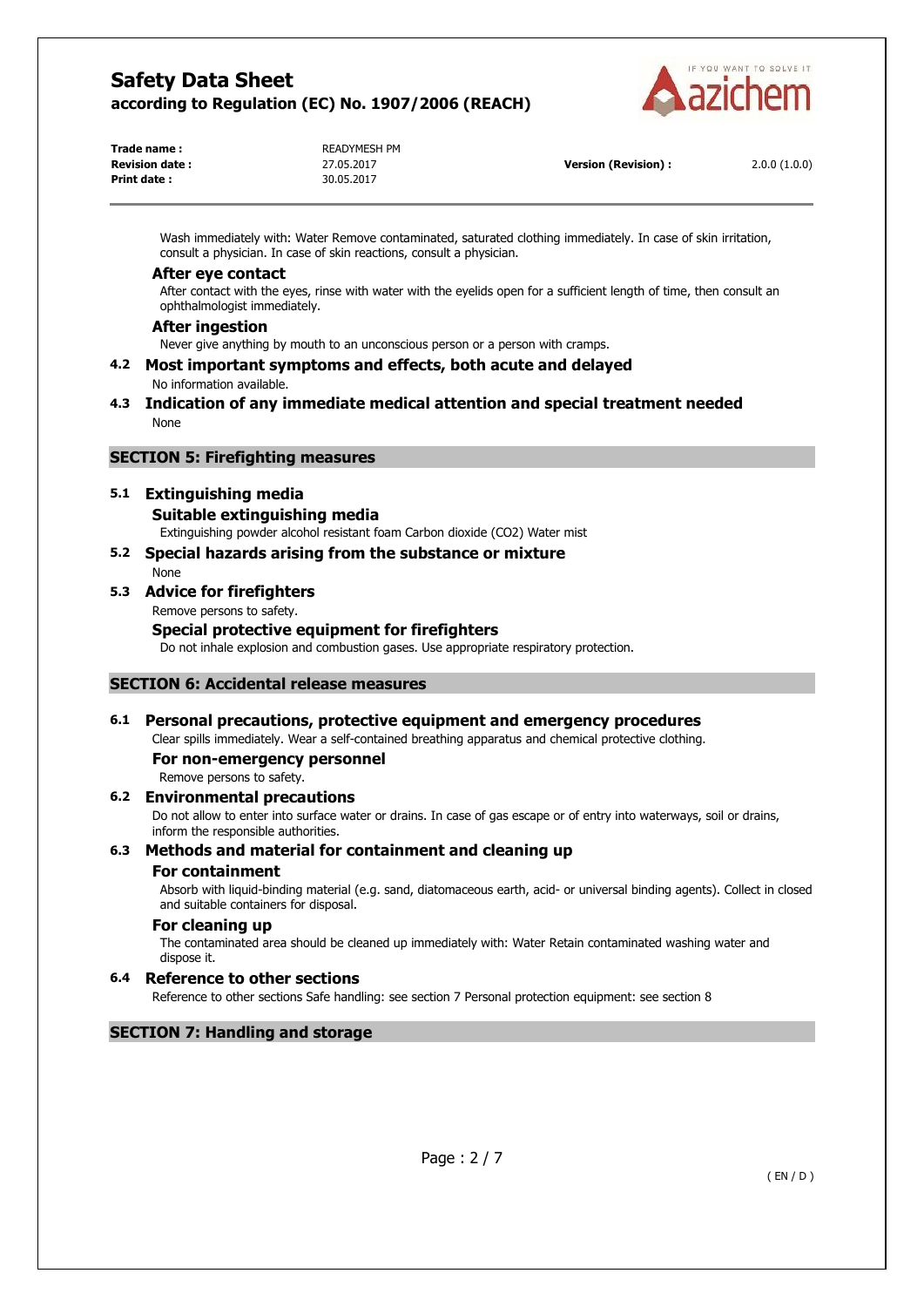

**Print date :** 30.05.2017

**Trade name : READYMESH PM** 

**Revision date :** 27.05.2017 **Version (Revision) :** 2.0.0 (1.0.0)



## **7.1 Precautions for safe handling Protective measures Specific requirements or handling rules**

Do not breathe dust. Do not breathe gas/fumes/vapour/spray. See section 8.

## **Advices on general occupational hygiene**

Normal precautions taken when handling chemicals should be observed.

## **7.2 Conditions for safe storage, including any incompatibilities**

Only use containers specifically approved for the substance/product.

## **Requirements for storage rooms and vessels**

Keep in a cool, well-ventilated place. Protect against UV-radiation/sunlight Humidity.

## **Hints on joint storage**

**Storage class :** 10 **Storage class (TRGS 510) :** 10 **Keep away from**  Store at least 3 metres apart from: Chemicals/products that react together readily

# **Further information on storage conditions**

Keep container tightly closed and in a well-ventilated place.

# **7.3 Specific end use(s)**

None

## **SECTION 8: Exposure controls/personal protection**

## **8.1 Control parameters**

None

## **8.2 Exposure controls**

## **Appropriate engineering controls**

If local exhaust ventilation is not possible or not sufficient, the entire working area must be ventilated by technical means. If technical exhaust or ventilation measures are not possible or insufficient, respiratory protection must be worn.

## **Personal protection equipment**



When using do not eat, drink, smoke, sniff.

#### **Eye/face protection**

**Suitable eye protection**  Eye glasses with side protection

## **Skin protection**

**Hand protection**  Tested protective gloves must be worn

## **SECTION 9: Physical and chemical properties**

## **9.1 Information on basic physical and chemical properties**

Page : 3 / 7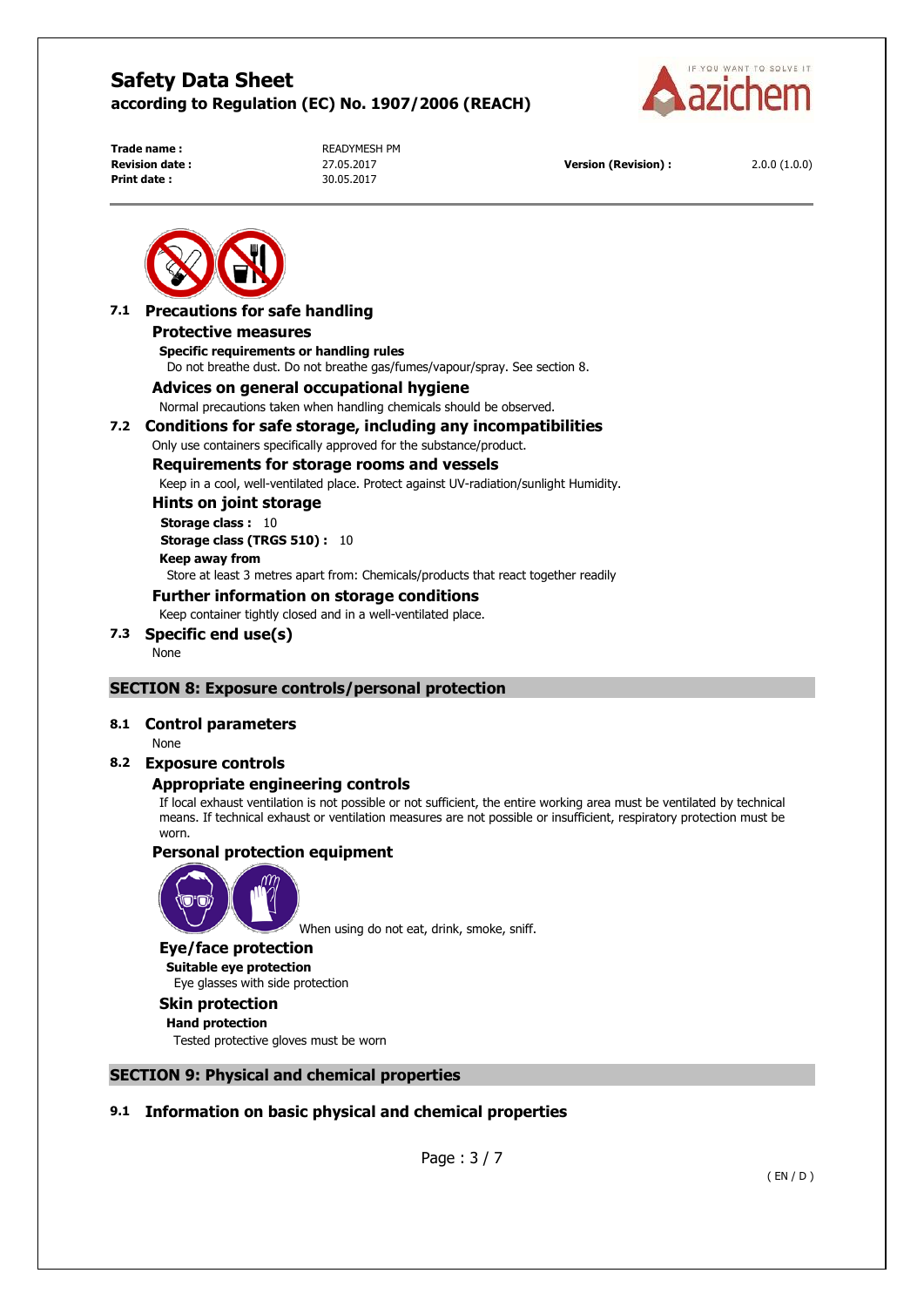

Trade name : **ALCOUNT A READYMESH PM Revision date :** 27.05.2017 **Version (Revision) :** 2.0.0 (1.0.0)<br>**Print date :** 2.0.0 (1.0.0) 30.05.2017 **Print date :** 



| Safety relevant basis data                  |                 |     |                    |                   |
|---------------------------------------------|-----------------|-----|--------------------|-------------------|
| <b>Aspect</b>                               |                 |     | fiber              |                   |
| Colour                                      |                 |     | white              |                   |
| Odour                                       |                 |     | none               |                   |
| Melting point/melting range:                | (1013 hPa)      |     | No data available  |                   |
| Vapour density                              | $($ (air = 1) ) |     | Data not available |                   |
| Initial boiling point and boiling<br>range: | (1013 hPa)      |     | No data available  |                   |
| Decomposition temperature :                 |                 |     | No data available  |                   |
| <b>Self flammability</b>                    |                 | Ca. | 330-410            | °C                |
| Flash point:                                |                 |     | Data not available |                   |
| Flammability (solid, gas)                   |                 |     | Data not available |                   |
| Lower explosion limit :                     |                 |     | No data available  |                   |
| <b>Upper explosion limit:</b>               |                 |     | No data available  |                   |
| <b>Explosive properties</b>                 |                 |     | Data not available |                   |
| Density:                                    | (20 °C)         |     | 0.92               | q/cm <sup>3</sup> |
| Density:                                    | (23 °C)         |     | No data available  |                   |
| <b>Water solubility:</b>                    | (20 °C)         |     | insoluble          |                   |
| pH:                                         |                 |     | not applicable     |                   |
| <b>Log Pow</b>                              | (20 °C)         |     | not applicable     |                   |
| <b>Viscosity:</b>                           | (20 °C)         |     | No data available  |                   |
| <b>Viscosity:</b>                           | (23 °C)         |     | No data available  |                   |
| <b>Odour threshold</b>                      |                 |     | Data not available |                   |
| <b>Evaporation rate</b>                     |                 |     | Data not available |                   |
| <b>Maximum VOC content (EC):</b>            |                 |     | <sup>0</sup>       | $Wt$ %            |
| <b>Oxidizing properties</b>                 |                 |     | Not oxidising      |                   |
| <b>Other information</b>                    |                 |     |                    |                   |

None

## **SECTION 10: Stability and reactivity**

#### **10.1 Reactivity**

No information available.

# **10.2 Chemical stability**

See section 7. No additional measures necessary.

#### **10.3 Possibility of hazardous reactions**  No information available.

- **10.4 Conditions to avoid**  No information available.
- **10.5 Incompatible materials**  No information available.
- **10.6 Hazardous decomposition products**  No information available.

# **SECTION 11: Toxicological information**

## **11.1 Information on toxicological effects**

**Acute effects**  None **Irritant and corrosive effects Primary irritation to the skin**  Not an irritant.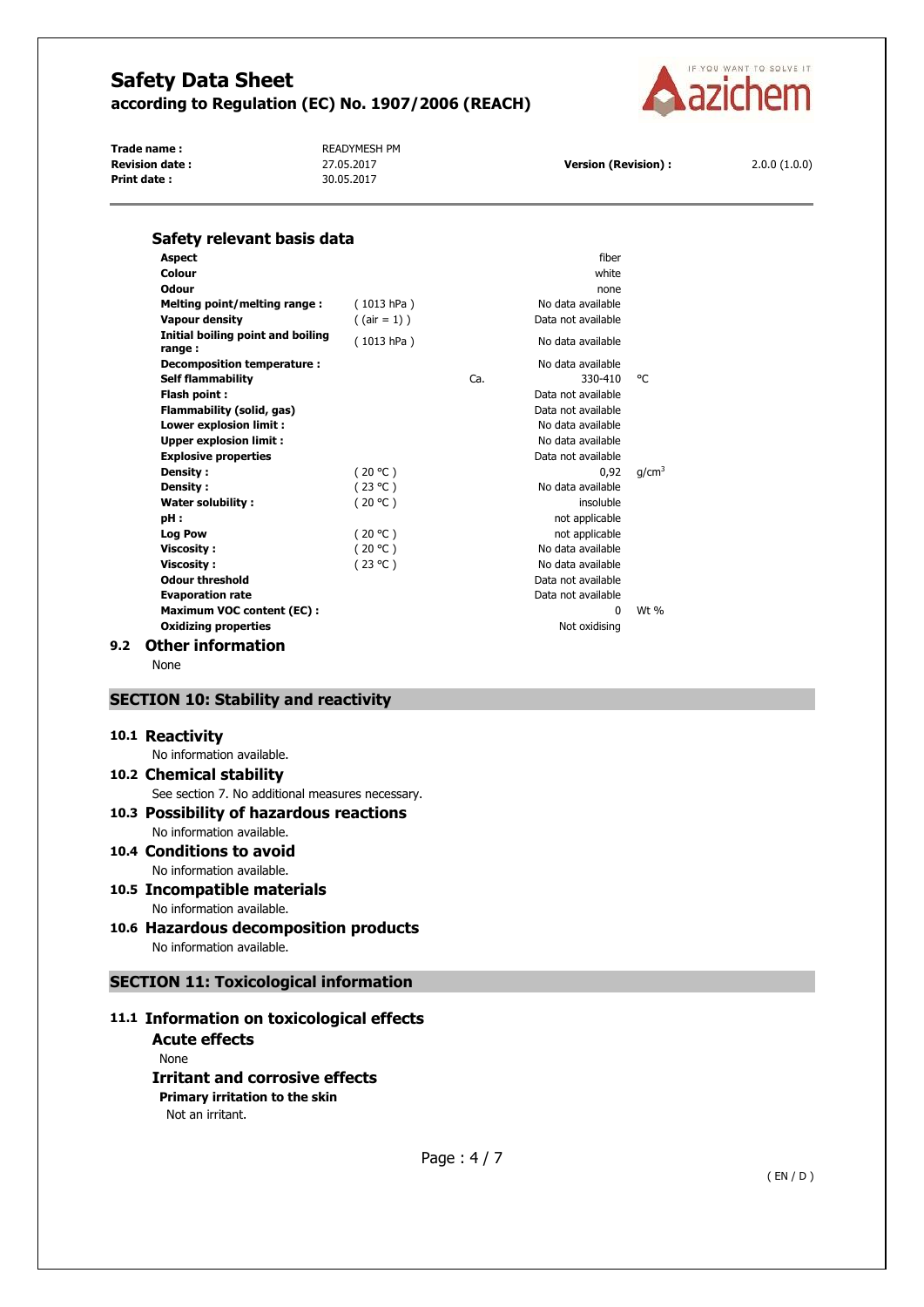

**Print date :** 30.05.2017

**Trade name : READYMESH PM** 

**Revision date :** 27.05.2017 **Version (Revision) :** 2.0.0 (1.0.0)

#### **Irritation to eyes**

strongly irritant. **Irritation to respiratory tract**  Not an irritant.

#### **Sensitisation**

No known sensitizing effect.

## **Repeated dose toxicity (subacute, subchronic, chronic)**

There were no chronic effects or effects at low concentrations.

## **CMR effects (carcinogenicity, mutagenicity and toxicity for reproduction)**

The ingredients in this mixture do not meet the criteria for classification as CMR according to CLP.

## **SECTION 12: Ecological information**

Do not allow uncontrolled discharge of product into the environment.

## **12.1 Toxicity**

No information available.

- **12.2 Persistence and degradability**  No information available.
- **12.3 Bioaccumulative potential**  No information available.
- **12.4 Mobility in soil**  No information available.
- **12.5 Results of PBT and vPvB assessment**  No information available.
- **12.6 Other adverse effects**  No information available.
- **12.7 Additional ecotoxicological information**  None

## **SECTION 13: Disposal considerations**

# **13.1 Waste treatment methods**

# **Product/Packaging disposal**

Dispose according to legislation.

## **SECTION 14: Transport information**

## **14.1 UN number**

No dangerous good in sense of these transport regulations.

## **14.2 UN proper shipping name**

No dangerous good in sense of these transport regulations.

## **14.3 Transport hazard class(es)**

No dangerous good in sense of these transport regulations.

#### **14.4 Packing group**

No dangerous good in sense of these transport regulations.

## **14.5 Environmental hazards**

No dangerous good in sense of these transport regulations.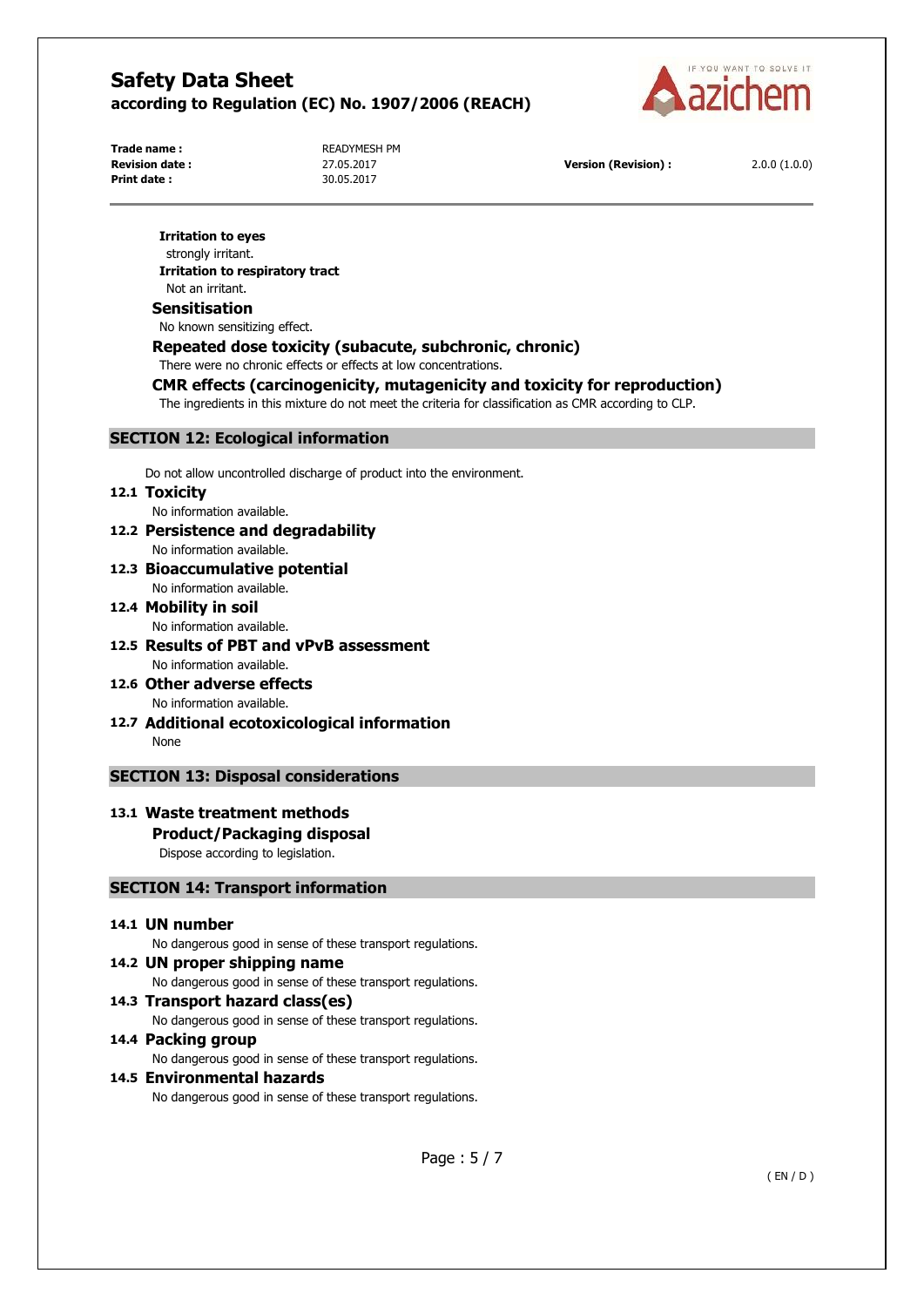

Trade name : **READYMESH PM Print date :** 30.05.2017

**Revision date :** 27.05.2017 **Version (Revision) :** 2.0.0 (1.0.0)

#### **14.6 Special precautions for user**

None

**14.7 Transport in bulk according to Annex II of Marpol and the IBC Code**  not applicable

## **SECTION 15: Regulatory information**

# **15.1 Safety, health and environmental regulations/legislation specific for the substance or mixture**

#### **EU legislation**

Regulation (EC) 1907/2006/CE (REACh). Regulation (EC) No 1272/2008 (CLP). Regulation (EU) 2015/830 requirements for the compilation of safety data sheets. Commission Regulation (EC) No 790/2009/CE (amending, for the purposes of its adaptation to technical and scientific progress (ATP), Regulation (EC) No 1272/2008). Commission Regulation (EU) No 286/2011 (amending, for the purposes of its adaptation to technical and scientific progress (ATP), Regulation (EC) No 1272/2008). Commission Regulation (EU) No 618/2012 (amending, for the purposes of its adaptation to technical and scientific progress (ATP), Regulation (EC) No 1272/2008). Commission Regulation (EU) No 487/2013 (amending, for the purposes of its adaptation to technical and scientific progress (ATP), Regulation (EC) No 1272/2008). Commission Regulation (EU) No 758/2013 (amending, for the purposes of its adaptation to technical and scientific progress (ATP), Regulation (EC) No 1272/2008). Commission Regulation (EU) No 944/2013 (amending, for the purposes of its adaptation to technical and scientific progress (ATP), Regulation (EC) No 1272/2008). Commission Regulation (EU) No 605/2014 (amending, for the purposes of its adaptation to technical and scientific progress (ATP), Regulation (EC) No 1272/2008). Commission Regulation (EU) No 1297/2015 (amending, for the purposes of its adaptation to technical and scientific progress (ATP), Regulation (EC) No 1272/2008).

#### **Other regulations (EU)**

**Regulation (CE) 1907/2006: Substance of very high concern included in the SVHC Candidate List**  None

#### **National regulations**

Italy: Legislative Decree 81/2008 (Consolidated Law on protection of health and safety at work), as amended and Directive 2009/161/UE - chemical risk assessment in accordance with Title IX

#### **Water hazard class (WGK)**

Class : nwg (Non-hazardous to water) Classification according to VwVwS

#### **15.2 Chemical safety assessment**

not applicable

#### **SECTION 16: Other information**

#### **16.1 Indication of changes**

None

#### **16.2 Abbreviations and acronyms**

**LEGENDA:**

| ADR:          | Accord européen relative au transport international des marchandises dangereuses par route (accordo<br>europeo relativo al trasporto internazionale delle merci pericolose su strada) |
|---------------|---------------------------------------------------------------------------------------------------------------------------------------------------------------------------------------|
| ASTM:         | ASTM International, originariamente nota come American Society for Testing and Materials (ASTM)                                                                                       |
| EINECS:       | European Inventory of Existing Commercial Chemical Substances (Registro Europeo delle Sostanze<br>chimiche in Commercio)                                                              |
| EC(0/50/100): | Effective Concentration 0/50/100 (Concentrazione Effettiva Massima per 0/50100% degli Individui)                                                                                      |
| LC(0/50/100): | Lethal Concentration 0/50/100 (Concentrazione Letale per 0/50100% degli Individui)                                                                                                    |
| IC50:         | Inhibitor Concentration 50 (Concentrazione Inibente per il 50% degli Individui)                                                                                                       |
| Noel:         | No Observed Effect Level (Dose massima senza effetti)                                                                                                                                 |
| NOEC:         | No Observed Effect Concentration (Concentrazione massima senza effetti)                                                                                                               |
| LOEC:         | Lowest Observed Effect Concentration (Concentrazione massima alla quale è possibile evidenziare un<br>effetto)                                                                        |
| DNEL:         | Derived No Effect Level (Dose derivata di non effetto)                                                                                                                                |
|               |                                                                                                                                                                                       |